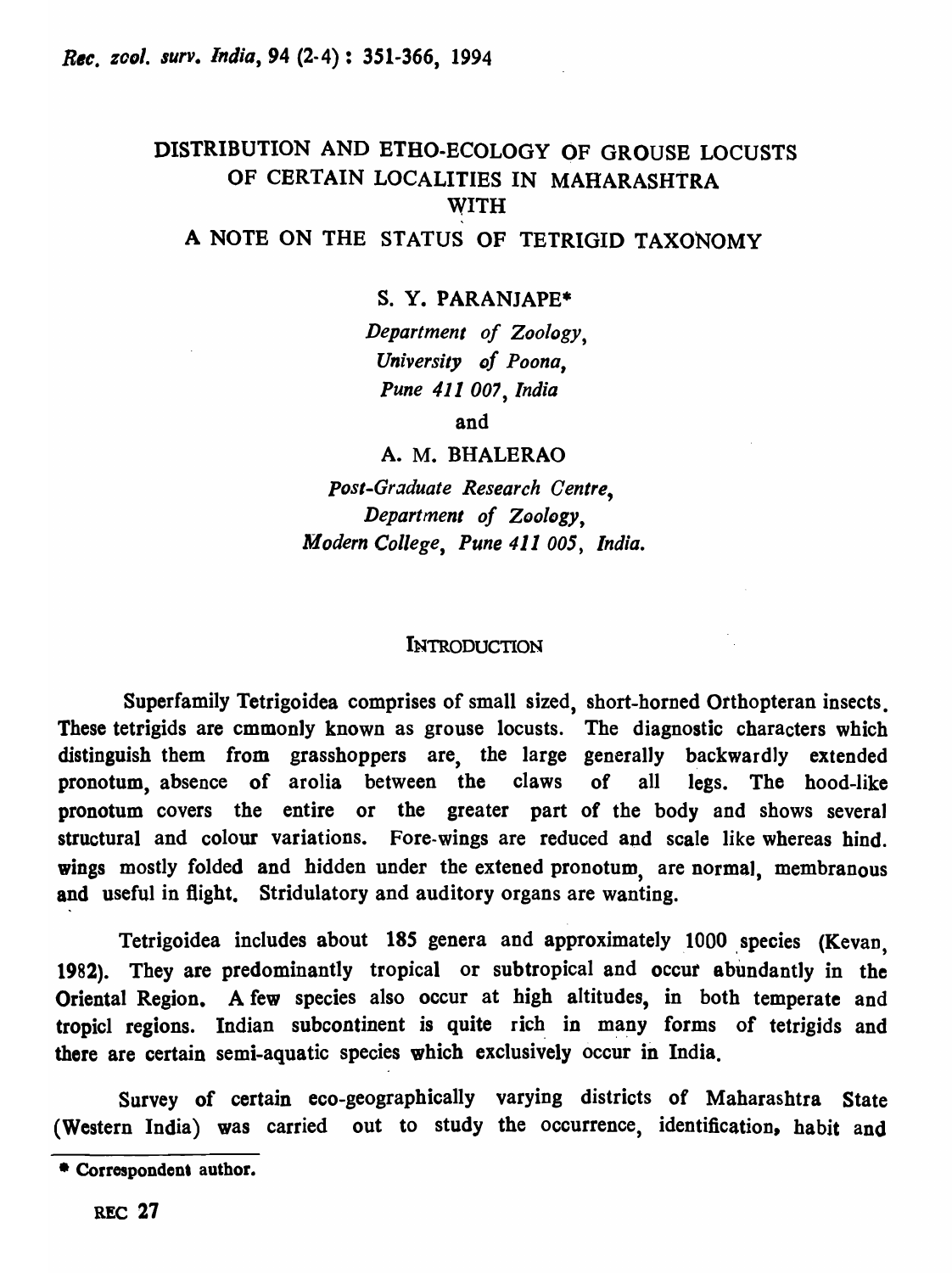habitat of the collected species of grouse locusts. The localities under study showed great variations in terms of ecological and geographical characterestics such as altitude, rainfall, humidity, temperature, soil, topography and cultivation of plants. (For example, the range in variations in two distant localities is as follows: Dhule: Lat.  $20°54'$ N, Long. 74°47' B, Alt. *24S* m, Rainfall: 674 mm, Temp. 25·8° to 40·7°C. and



Fig.  $1:$  Nine eco-geographically varying districts ip the state of Maharastra.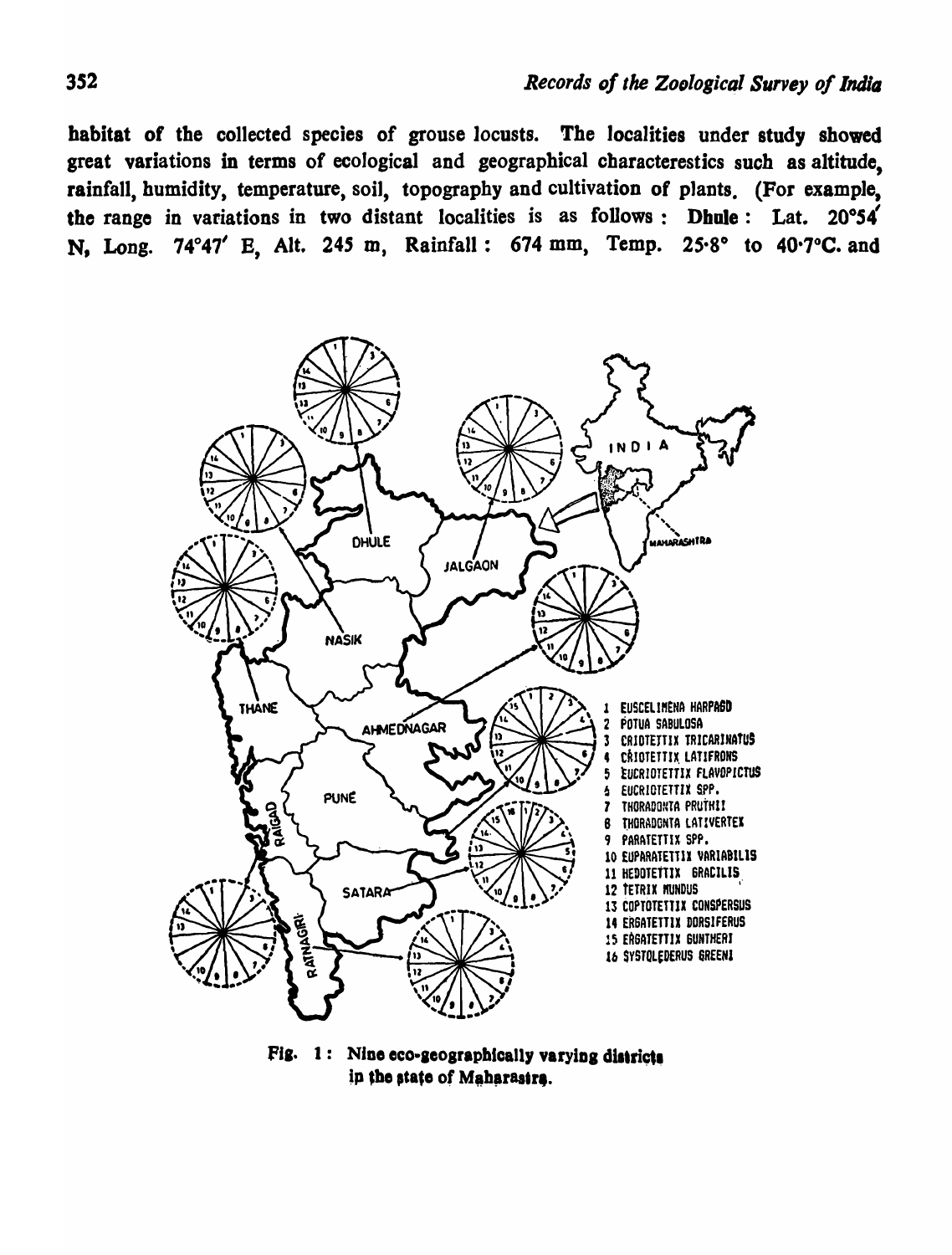### Identification report on *Tetrigidae* of certain localities of Maharashtra

## SYSTEMATIC POSITION :

- Order : ORTHOPTERA<br>Suborder : CAELIFERA
- Suborder : CAELIFERA<br>Infraorder : TETRIGIDEA
- TETRIGIDEA, TETRIGODEA
- Superfamily : TETRIGOIDEA
- Family : TETRIGIDAE

## TAXANOMIC CHECK-LIST:

- (I) Subfamily : CLADONOTINAE i) *Potua sabulosa* Hancock
- (II) Subfamily : SCELIMENINAE
	- i) *Euscelimena harpago* Seville
	- ii) *Eucrlotettix tricarinatus* Bolivar
	- iii) *Eucriotettix flavopictus* Bolivar
	- iv) *Eucriotettix* Spp.
	- v) *Criolettlx lati/rons* Hebard
	- vi) *Thoradonta lativertex* Gunther
	- vii) *Throradonta pruthii* Gunther

### ~II) Subfamily : METRODORINAE

i) *Systolederus greeni* Bolivar

#### (IV) Subfamily : TETRIGINAE

- i) Paratettix femoralis Bolivar
- ii) Paratettix dorsifer Walker
- iii) *Euparatettix personatus* Bolivar
- iv) *Hedotettix gracilis* de Hann
- v) *Hedotettix lineifera* Walkar
- vi) *Coptotettix conrspersus* Hancock
- vii) *Ergatettix gunthert* Steinmann

 $\mathcal{L}^{\mathcal{L}}$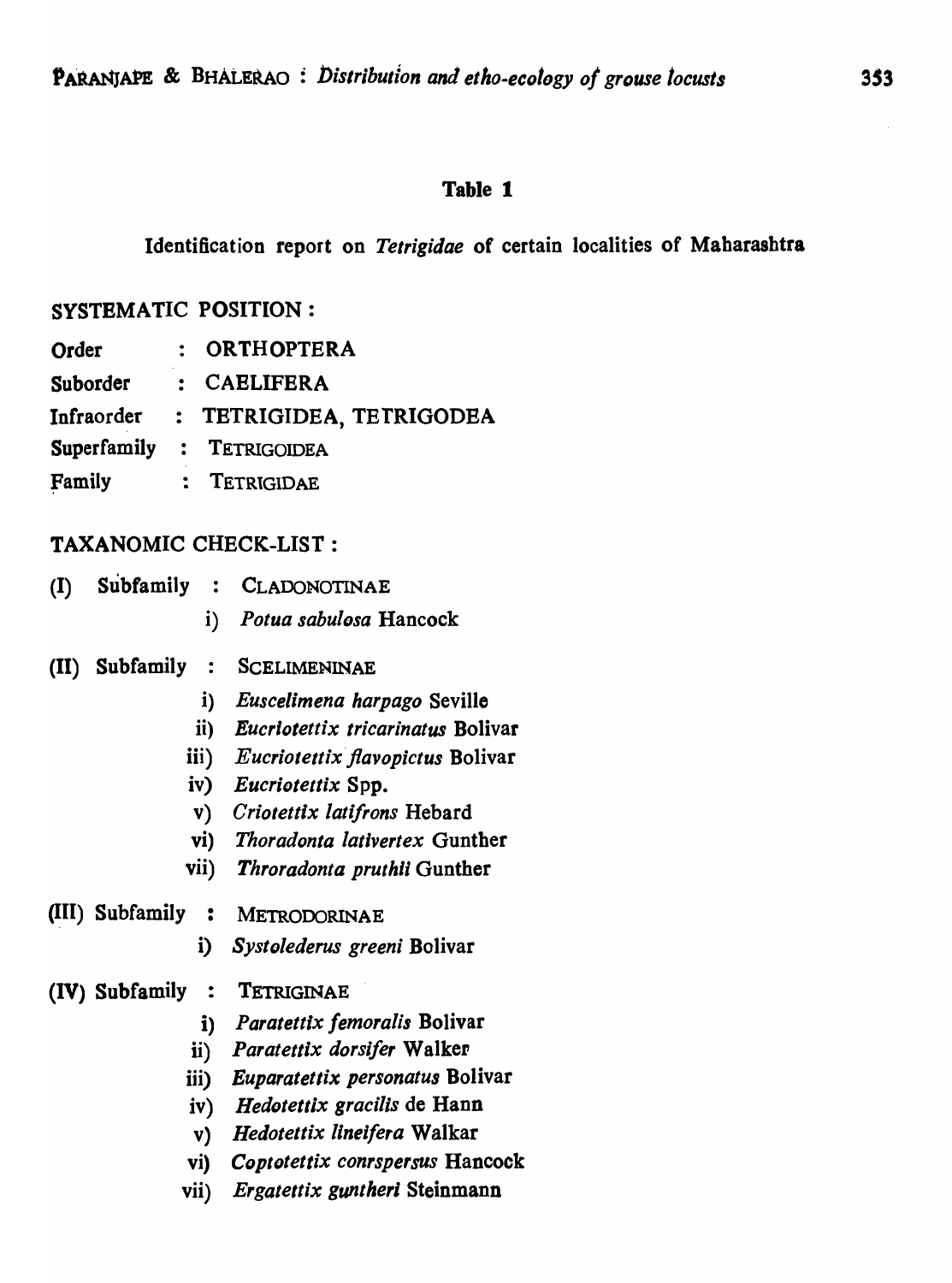Humidity: 55%; Ratnagiri: Lat. 16°59' N, Long. 73°20' E, Alt. 35 m, Rainfall: 3023 mm, Temp. 23<sup>·1°</sup> to 30<sup>·8°</sup>C and Humidity: 76%). The localities surveyed were purposely selected to understand the effect of these various parameters on the occurrence, distribution and behaviour of grouse locusts.

## **OBSERVATIONS**

In the present studies, 16 species of grouse locusts were collected from nine eco-geographically varying districts in the state of Maharashtra, India (Fig. 1). These represent 11 genera and 4 subfamilies. The subfamilies are Cladonotinae, Scelimeninae. Metrodorinae and Tetriginae. Some of the species form the first record in this region. A list of identified specimens of grouse locusts collected at various localities is given in Table 1. Illustrations of the four representative grouse locusts (Fig. 2) and their diagnostic characters (Table 2) are presented with a view to facilitating field studies.

The distribution pattern and etbo-ecological observations on four subfamilies are given below:

# Subfamily: (I) CLAOONOTINAE

Out of the 45 genera, only a single genus namely, Potua is commonly distributed in India and Indo-Malayan region (Rehn, 1952). In our study area, we came across only one pigmy locust namely, *Potua sabulosa* Hancock under this subfamily.

Ethoeclogical observations: P. sabulosa is found in various parts of Panchgan! Mahabaleshwar (Dist. Satara) and Sinhagad (Dist. Pune). These localities are situated in Western Ghats at an altitude of about 1340 to 1370 m from sea level, with **\*\*** annual rainfall of about 3000 to 6600 mm. *Potua sabulosa* is typically found on the walls of old buildings, large trunks of plants, rocks and similar other habitats, that are generally covered with moss and other bryophytes. These insects are very sluggish and feed on humus, moss and other bryophytes. During summer the population of these insects gradually declines and practically no pigmy locust is easily observable in the months of March, April and May, as the aestiyating forms remain hidden in cervices etc.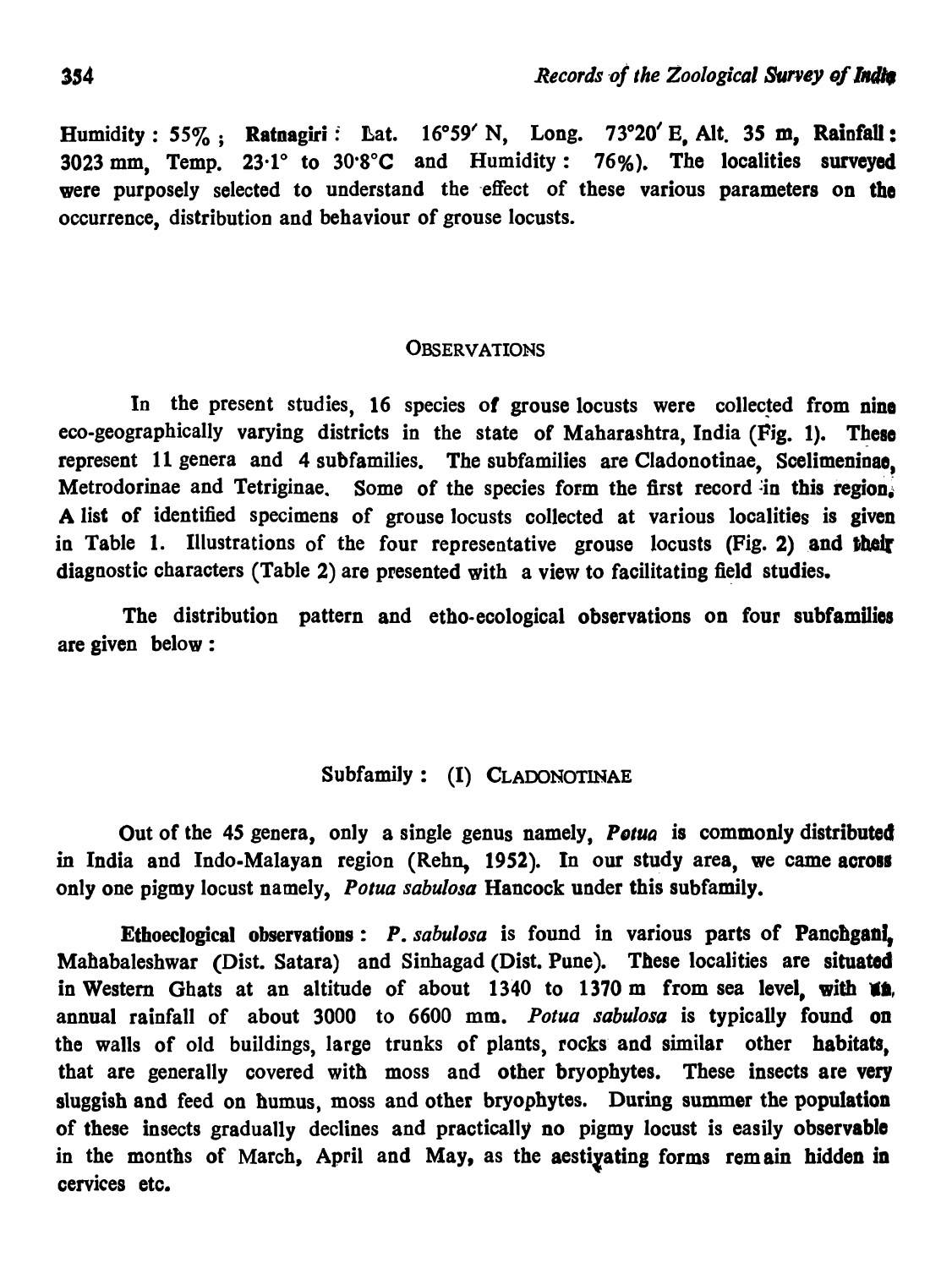Dignostic characters for field identification of the four representative grouse locusts of the subfamilies under study.

## TETRIGIDAE

Small sized, short-horned hoppers, Greatly extended pronotum, arolia absent. Forewings reduced, & scale like, hindwings normal. Ovipositor slender and serated. Found in moist places.

#### Potua sabolosa

(Fig. 2 : a & b)

(Subfamily: Cladonotinae)

Smallest and bizarre form. Body tuberculated and dull brown. Head and femora large in size. Pronotum compressed, Shorter in length and with two large humps in the shoulder region. Wings considerably reduced to small scales. Found· on the damp, moss-covered rocks and trees of forest.

(Fig. 2 : c & d)

Euscelimena barpago

(Subfamily : Scelimeninae)

Largest and massive form. Colour dull greyish black. Pronotum elongated with tubercles on shoulder. Lateral lobes of pronotum with yellow, triangular straight spines. Tegmina reduced, hind wings well developed. Tibiae and tarsi of hind legs lamellated. Found on the rocks very close to the water bodies,

Systoiederos greeni

(Fig. 2 : g & h)

(Subfamily : Metrodorinae)

Large sized greyish insect. Head considerably higher than pronotum. Eyes large very close and higher than vertex. Antennae long. Presence of white or greyish grannules on the pronotum. Lateral Jobes slightly produced. Hindwings extend to the tip of the pronotum. Hind femur with oblique wrinkles. Found on the wet rocks, present near large water bodies.

## Paratettix dorsifer

 $(Fig.72 : e & f)$ 

(Subfamily: Tetriginae)

Small sized, agile insect. Eyes prominent and raised about the level of pronotum. Presence of yellowish white patch on the shoulder region of pronotum. La teral lobes of pronotum depressed and rounded. Hindwings longer than pronotum Hind femur with large tubercles. Found in moist places of river banks and fields.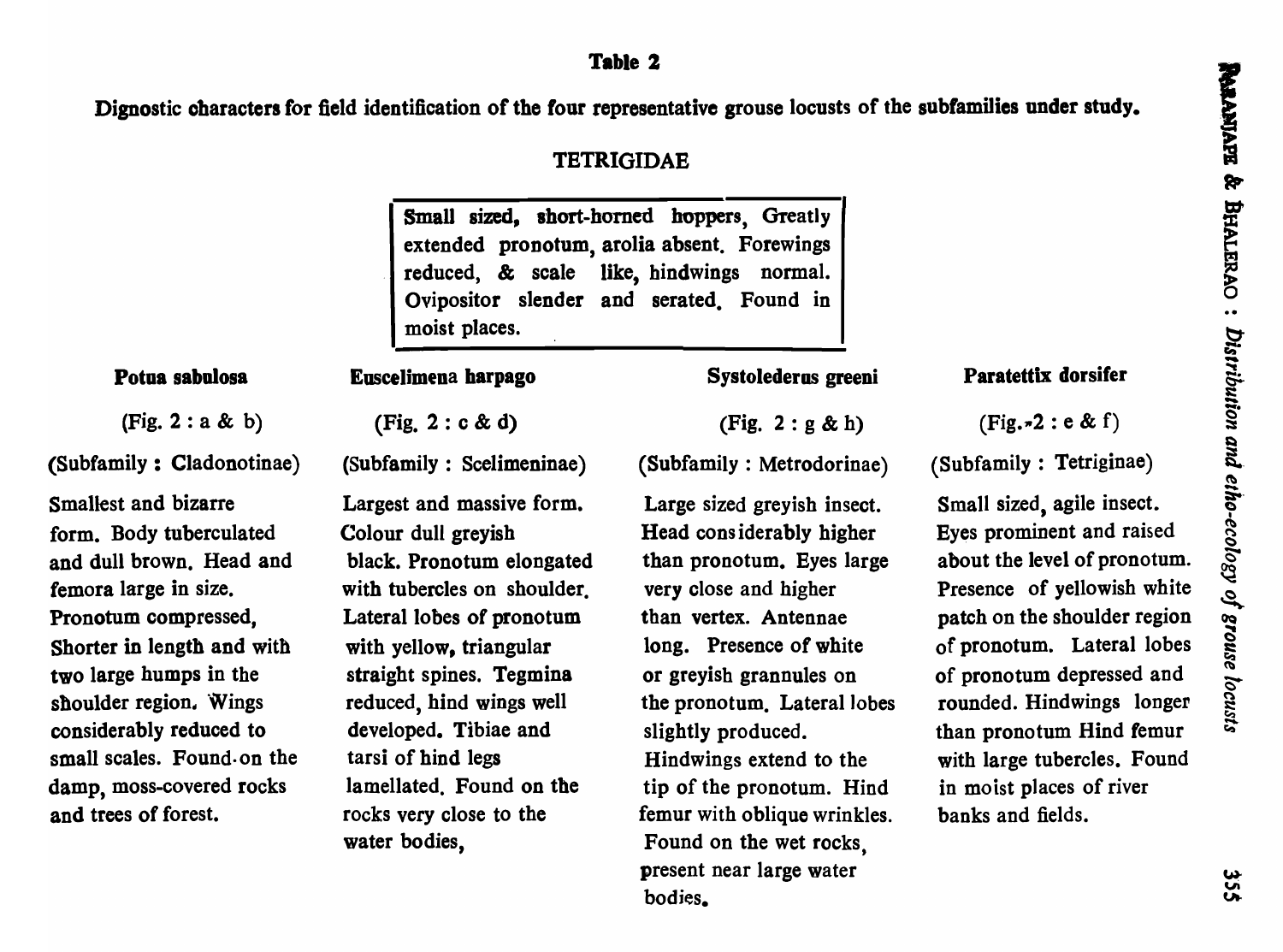

Fig. 2 aetb: *Potua sabulosa* ; c & d: *Euscelimena harpago ;*  g&h: *Systolederus greenl* ; e&f: *Parateltix dorsi/ere* 

Subfamily : (II) SCELIMENINAE

The members of the subfamily Scelimeninae occurring in the area under study belong to four genera and seven species.

Ethoecological observations: A large proportion of the members of Scelimeninae are widely distributed in the surveyed parts of Maharashtra. They are exclusively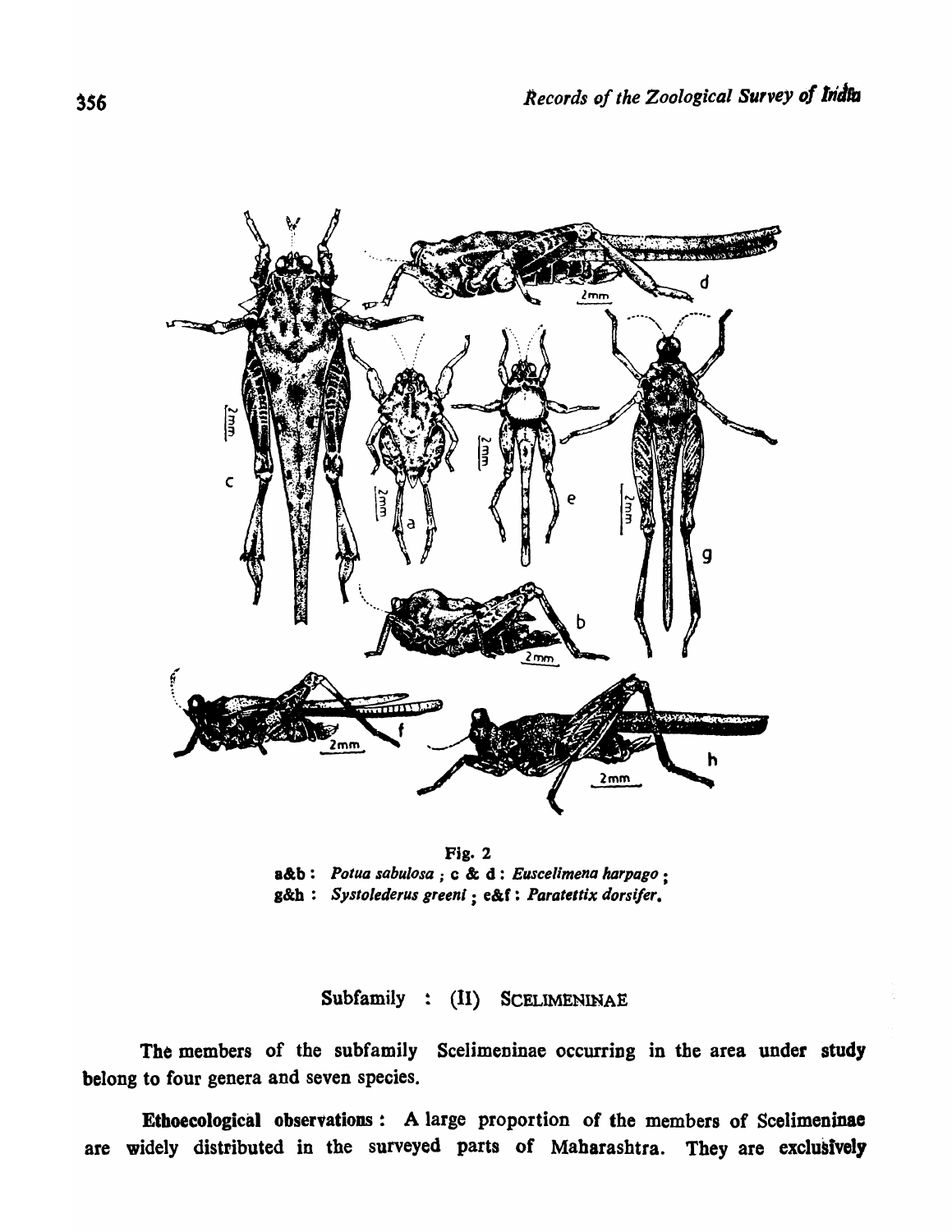dependent on the permanent fresh water bodies such as rivers, streams and lakes. The **grouse** locusts are generally found near the water line, on the solid substratum or in the muddy areas of the bank. Some species of scelimeninae are more aquatic and usually observed in the hilly regions, especially near the rushing mountain torrents.

Most of the species of Scelimeninae are comparatively larger in size, greyish black in colour and resemble very well with the substratum. They show various kinds of adaptations for semi aquatic mode of life. Different species of Scelimeninae feed on algae, moss and decaying vegetation. In some Scelimenids the tibiae and tarsi of hind legs are expanded or lamellated for swimming under water. E. *harpago* of Scelimeninae can stay submerged in water for about 15 to 20 min. and shows "Gas bubble respiration".

The sample collections made during various seasons showed that these insects occur throughout the year. However, their number is appreciably large in the postmonsoon period and tends to considerably dwindle during the summer.

## Subfamily: (III) METRODORINAE

In our survey, so far, we have come across only one grouse locust, *Systelederus greeni* Bolivar under this subfamily.

Ethoecological observations: *S*. greeni representing this subfamily has, so far, been recorded for the first time near the streams close to Koyana Dam (Dist. Satara). These insects are generally sluggish but occasionally fly actively with the help of well developed hind wings. This species of Metrodorinae is grey coloured and large in size. Pronotal surface shows whitish, granular pattern resembling very well with the rocky habitat. The insect feeds on humus, algae and moss. Further, studies on this insect are being undertaken.

#### Subfamily : (IV) TETRIGINAE

The members of this subfamily that occur in the area surveyed belong to *S* genera' and 7 species (Table 1).

Ethoecological observations: The grouse locusts belonging to this subfamily are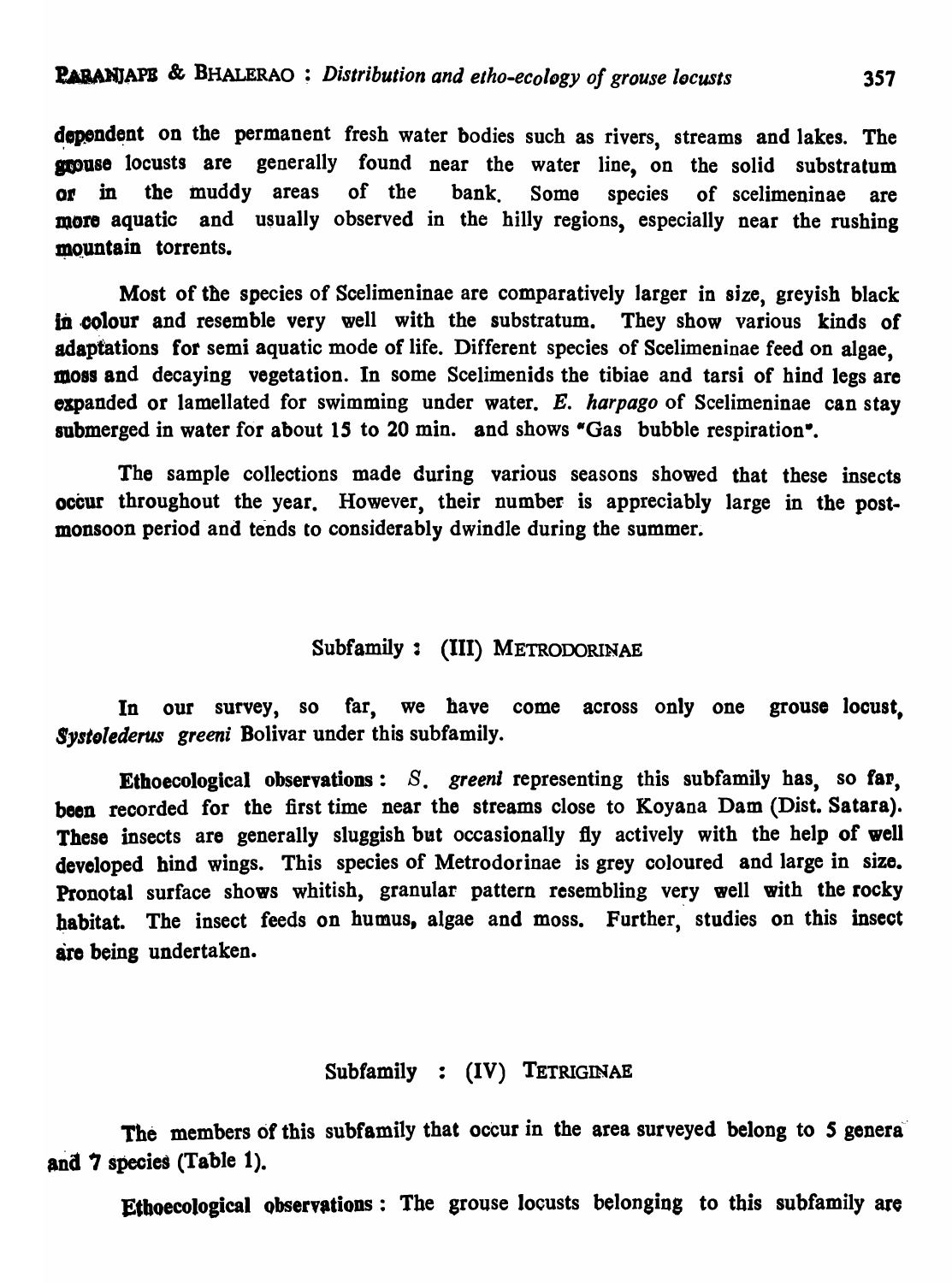more widely distributed in various localities but showing somewhat similar habitats. They live on ground, particularly in marshy, humid situations. Most of these insects inhabit places such as banks of rivers, ponds, artificial canals and adjacent to the paddy fields. Some forms are also found in the arid zones present slightly away from the large permanent water bodies. Certain habitats, where these insects occur, are highly polluted with sewage and industrial waste.

Tetriginae show polychromatism, or long series of colour patterns and correlated tones. These broad range of inter-specific and intra-specific colour patterns are useful in giving abundant protection. These grouse locusts feed on decaying vegetaion, lower plants and small fragments of grass seedlings. The population of Tetriginae is considerable from post-monsoon to late winter and these insects are scarce during summer. These are active fliers and also leap when disturbed. Most of the members of Tetriginae get attracted towards bright light sources during late evenings and in this process they show a unique phenomenon of "local migration".

#### **DISCUSSION**

The taxonomic studies of the region under study revealed that most of the species identified, form the first record. The list of which is as follows : Potua sabulosa Hancock, *Criotettix latifrons* Hebard, *Eucriotettix flavopictus* Bolivar, *Thoradonta lativertex* Gunther, *Thoradonta pruthii* Gunther, *Systolederus greeni* Bolivar, *Paratettix femoralis* Bolivar, *Euparatettix personatus* Bolivar, *Coptotettix conspersus* Hancock and *Ergatettix gunther;* Steinman. In the latest, available Government of Maharashtra Gazatteer (1974) only 6 species of Tetrigidae (Acridiinae) are reported The scientific names of species are as follows: *Scelimena harpago* Serville., *Scelimena uncinata* Serville., *Tettix (Paratettix) dorsifer Walker., Hedotettix gracilis De Hann, Hedotettix lineifera* Walker and *Acantholobus curtticornis* Hancock. Moreover, these insects were mostly recorded from Bombay and nearby areas and names of some of the species also need to be revised due to nomenclatural changes which have taken place afterwards.

In the taxonomie literature on grouse locusts various synonyms are noticed after the valid names of different species. These synonyms also show interesting changes from the past to the latest years. For example, *Euscelimena harpago* showed striking variations in the generic names right from *Gryllus* to *Euscelimena* with two main changes in between Viz., Tetrix and *Scelimena*. Similar type of changes were noticed in the remaining 15 species of tetrigid insects under study.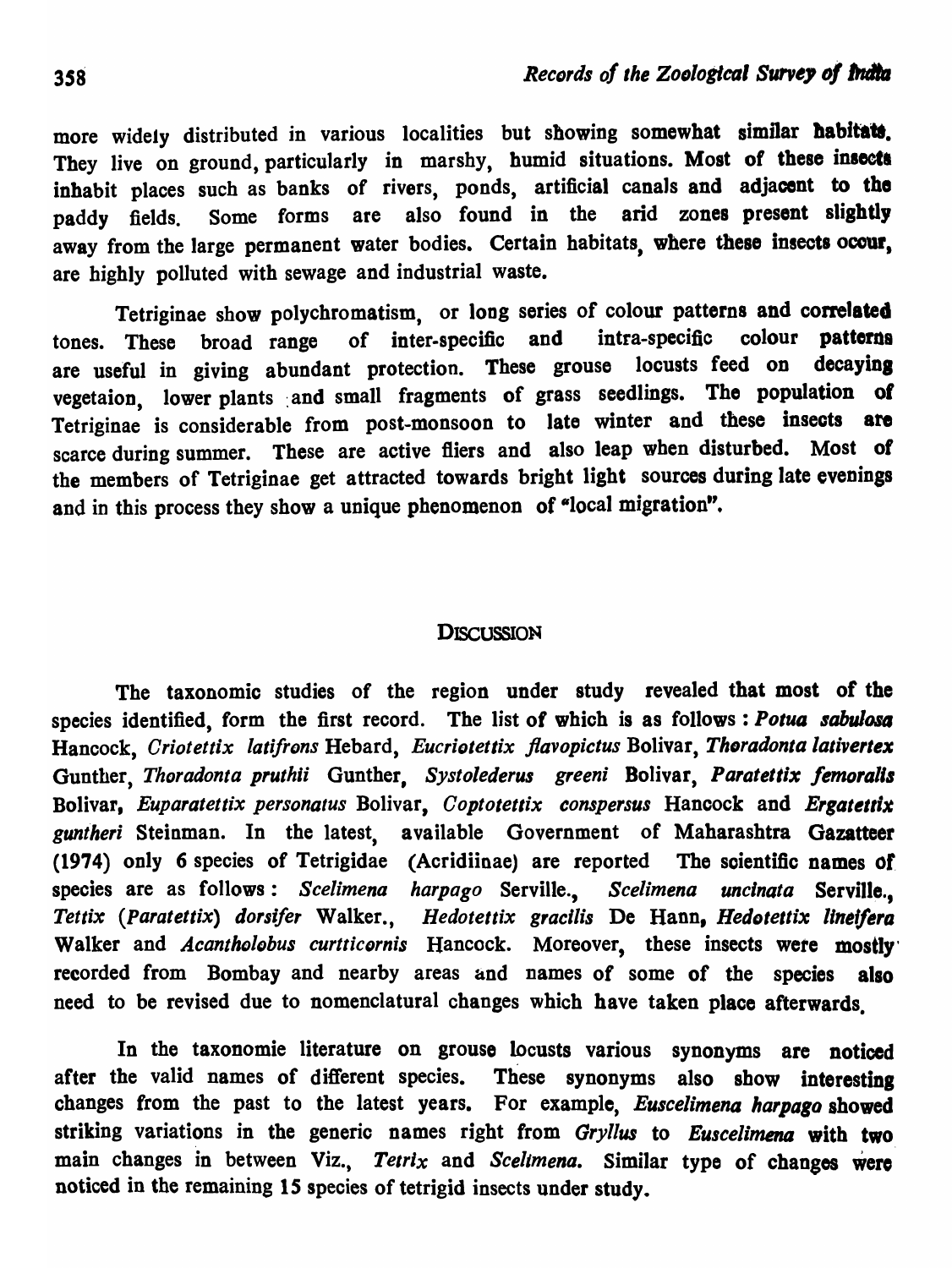The present investigations also revealed the interesting distribution pattern amongst different species of grouse locusts. The survey work of nine districts of Maharashtra state clearly indicated that some species of grouse locusts, for example, E. *harpago, Orl.tettlx latlfrons, Thoradonta* Sps., *Paratettix* Sps., *Hedotettix* Sps., *Euparatettix*  personatus, Coptotettix conspersus and *Ergatettix guntheri* are practically found in all the localities, whereas, certain species like *Potua sabulosa*, Eucriotettix tricarinatus and *Eucriotettix* Sp. are found only in the hilly regions with greater altitude. Similarly, a grouse locust species from subfamily Metrodorinae namely, *Systolederus greeni* is found only at one locality. This presumably means that besides the nature of habitat, certain other ecolgical conditions could be playing some role in the distribution of these insects.

The survey also revealed variations in the relative density in population of the collected species of tetrigids. For example, E. *harpago, Eucriotet tlx jlavopictus* (subfamily Scelimeninae), *Paratettix* Sps., E. *personatus*, C. *conspersus* (Subfamily: Tetriginae) are found to be showing higher relative density. On the other hand grouse locusts such as *Eucriotettix* Sps., *C. latifrons* and *Thoradonta* Sps. (Subfamily: Scelimeninae) and *S. greeni* (Subfamily Metrodorinae) show very low relative density.

As is known, insect taxonomy and phylogeny are by and large constructed on the basis of morphological data. But these are often insufficient. Hence, the use of ethoecological information is very promising for the correct identification of species (Ghilarov, 1974). In the present work, therefore, besides morphological studies some etho-ecological observations are' also carried out which revealed interesting pecularities. The grouse locusts of one subfamily show same type of habitat and nature of food and feeding behaviour. Furthermore, individuals of a species also show a typical microhabitat and speciality in relation to feeding behaviour. The population studies revealed that there is a marked fall in the total number of grouse locusts especially during dry, summer season. During all the trips of "night collection" none of the species of Scelimeninae was oberved near the bright light source. However, large number of Tetriginae species were collected near the bright light sources during night. There are many occasional records of grasshoppers flying near artificial light sources at night, sometimes in a good number. Certain observations on grasshoppers and locusts suggest that night flights are more characterestics of non-swarming species and phases (Uvarov, 1977). Observaitons on nigbt flight of Tetrigidae of South Africa revealed that many species get attracted to light at night (Johnsen, 1985). The exact purpose of local migration in grouse locusts is still unknown.

Despite the near universal distribution, the information on the bionomics and ethoecology of grouse locusts has been very scanty. Moreover, practically there was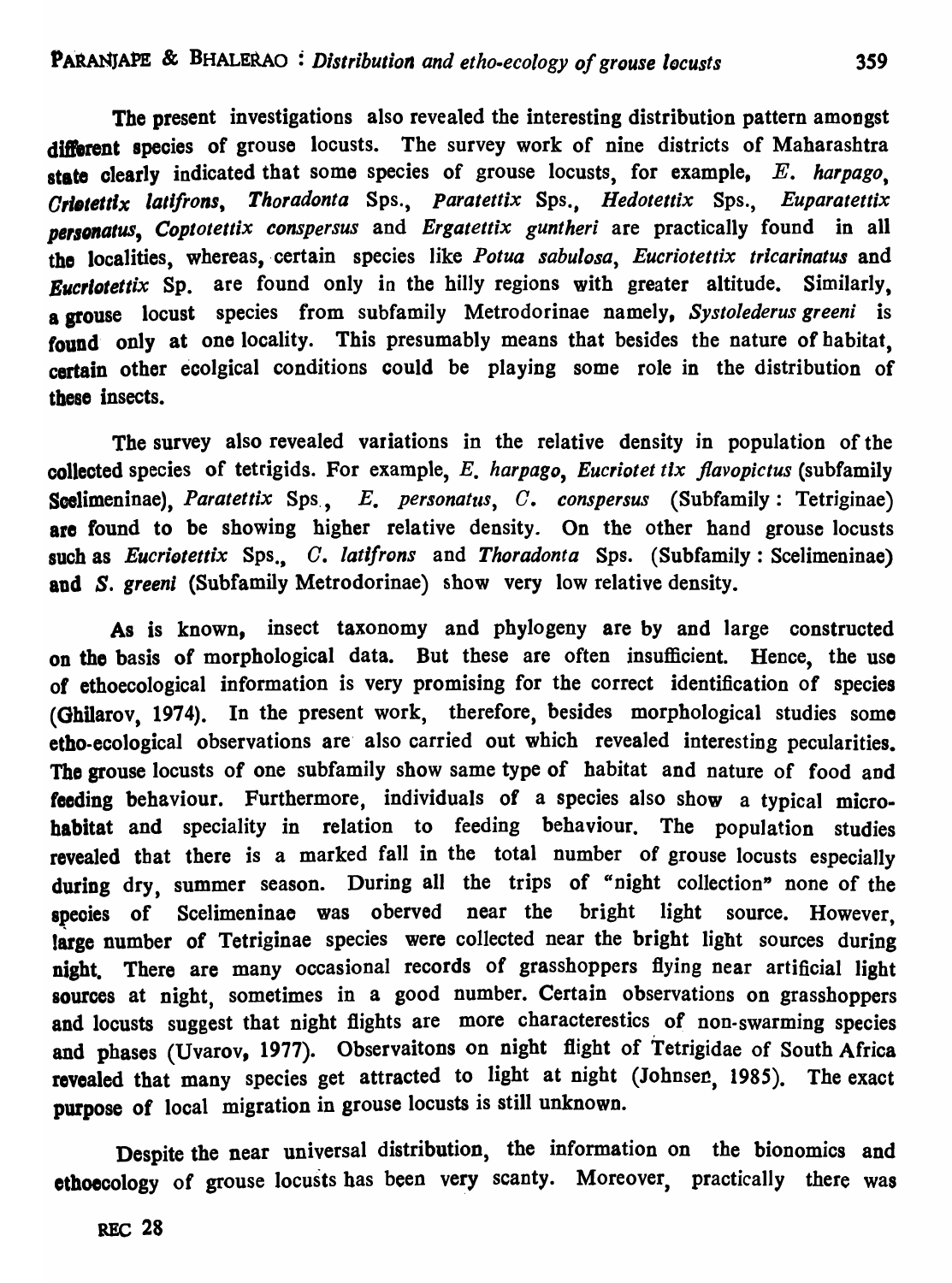Status/Nomenclature changes in the taxa of grouse locusts

| Hancock                                 | Kirby                   | Hancock           | Rehn                 | Steinmann         | Kevan                                           |                   |
|-----------------------------------------|-------------------------|-------------------|----------------------|-------------------|-------------------------------------------------|-------------------|
| 1906                                    | 1914                    | 1915              | 1952                 | 1970              | 1982                                            |                   |
| Order                                   | Order                   | Order             | Order                | Order             | Order                                           |                   |
| ORTHOPTERA                              | <b>ORTHOPTERA</b>       | <b>ORTHOPTERA</b> | ORTHOPTERA           | <b>ORTHOPTERA</b> | <b>CAELIFERA</b>                                |                   |
| Family                                  | Family                  | Family            | Superfamily          | Familia           | Suborder                                        |                   |
| <b>ACRIDIIDAE</b>                       | <b>ACRIDIICAE</b>       | TETRIGINAE        | <b>ACRYDOIDEA</b>    | TETRICIDAE        | <b>TETRIGODEA</b>                               |                   |
| Subfamily<br>TETRIGINAE<br>(ACRYDIINAE) | Subfamily<br>ACRYDIINAE |                   | Family<br>TETRIGIDAE |                   | Infraorder<br><b>TERIGIDEA</b>                  |                   |
|                                         |                         |                   |                      |                   | Superfamily<br>TETRIGOIDEA                      | Records<br>of the |
|                                         |                         |                   |                      |                   | Family<br>(i) TETRIGIDAE<br>(ii) BATRACHIDEIDAE | Zoological        |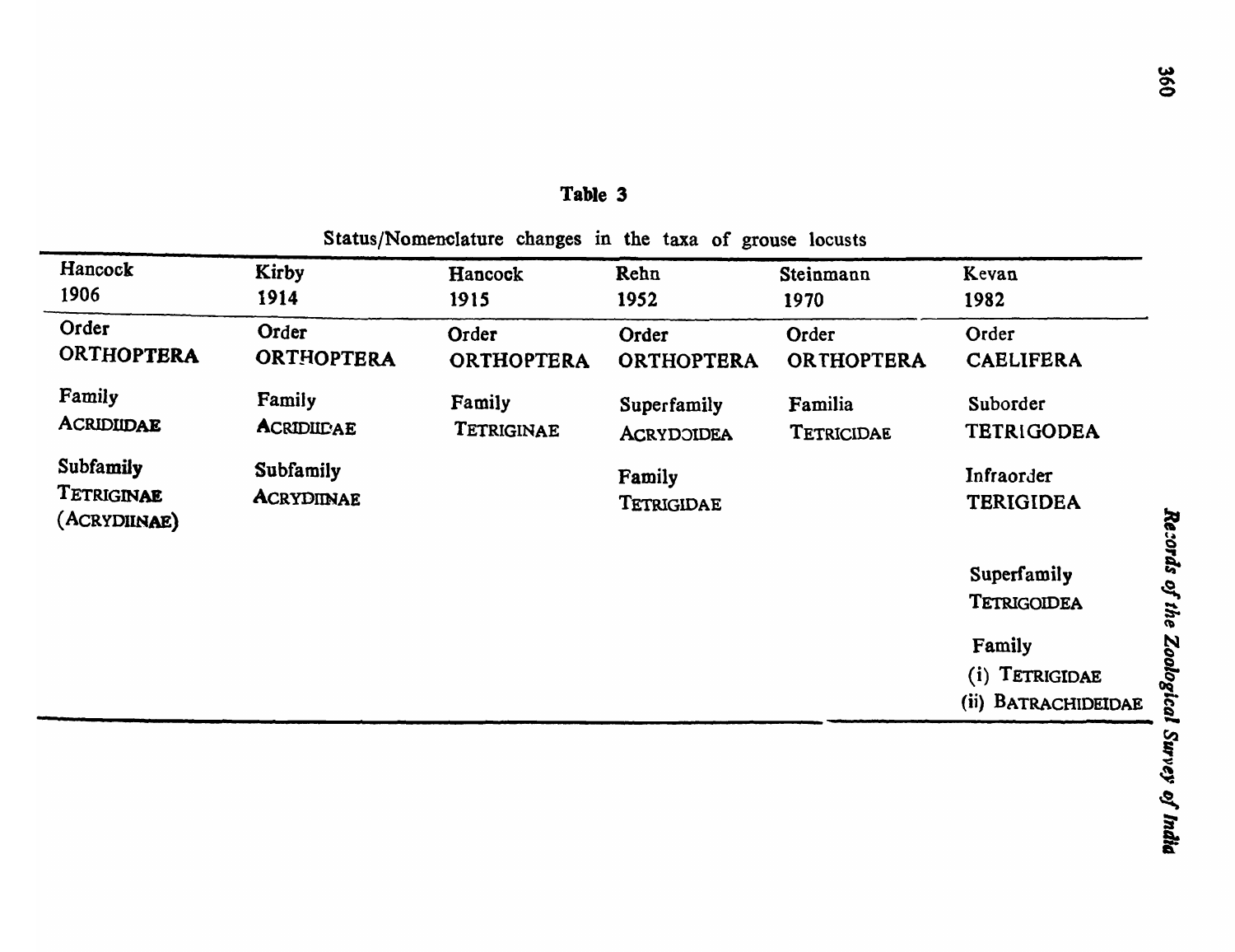Nomenclature changes at the family level in grouse locusts

| During 19th Century |                                                | During 20th Century     |                          |  |
|---------------------|------------------------------------------------|-------------------------|--------------------------|--|
| 1815                | Acrydida : Leach                               | 1902                    | Paratettigidae; Krauss   |  |
| 1837                | Acrydiadae (Sic): W. Kirby                     | 1902                    | Acrydidae : Krauss       |  |
| 1838                | Tetridides (Sic) : Rambur                      | 1902<br>$(\text{July})$ | Tetrigidae : Karuss      |  |
| 1838                | <b>Tetricidites: Audinet Serville</b>          | 1902<br>(Sept.)         | Tetrigidae: Yakobson     |  |
| 1840                | Tetrigidae : Burmeister                        | 1910                    | Acrydiinae : W. F. Kirby |  |
| 1844                | Peritrachelia (part). Tetrigidea, Tetricideae. | 1955                    | Tetrigides: Beier        |  |
|                     | Tetrigideae, Tettigidea, : Fieber              | 1956                    | Tetrigoidea : Kl Gunther |  |
| 1846                | Tettiges : Fischer von Waldheim                | 1967                    | Tetricidae: Steinmann    |  |
| 1853                | Paltyparyphea (part) : Feibr                   | 1976                    | Tetrigoidea : Kevan      |  |
| 1868                | Tetricides: Scudder                            |                         |                          |  |
| 1870                | Tettigidae : F. Walker                         |                         |                          |  |
| 1872                | Tettigi : C. Thomas                            |                         |                          |  |
| 1895                | <b>Tettigides: Sharp</b>                       |                         |                          |  |

no work on the biochemical studies on these insects. The relative abundance of Tetrigids in India and the total lack of bioecological and biochemical information on Indian Tetrigids indicated the need of initiating such studies. For the last few years, therefore, such studies are being carried out. An attempt on these lines resulted into publication of certain interesting findings and the approach has been well received at National and Interantional levels (Paranjape & Bhalerao, 1985; (Paraajape 1985; Bhalerao & Paranjape. 1986; Paranjape *el. ai,* 1987(8); Paranjape et al., 1987; Bhalerao & Paranjape, 1992).

Further etbo-ecological observations and biochemical studies on various species of grouse locusts are in progress and the results seem to be promising.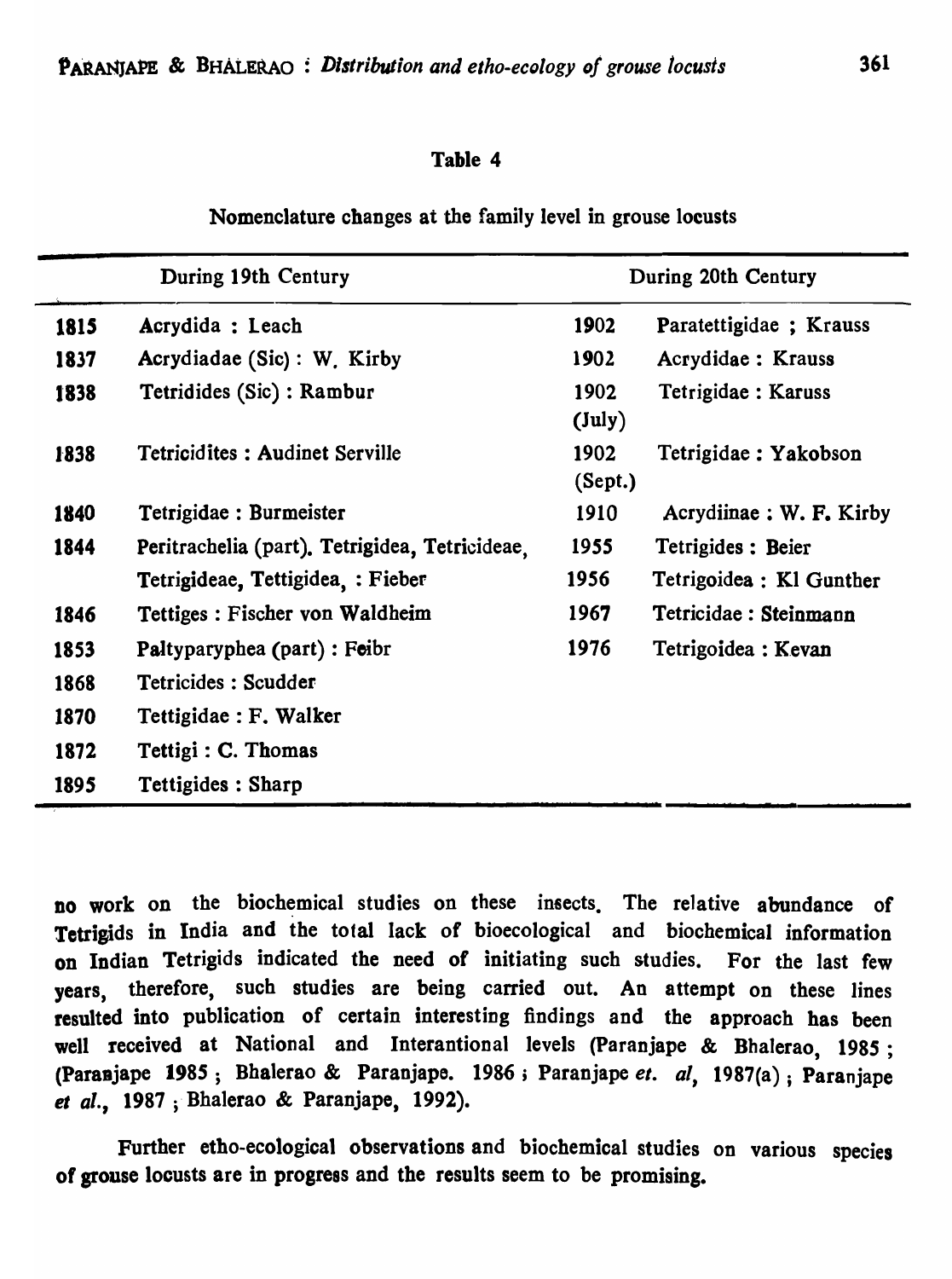| Hancock<br>1906  | Kirby<br>Hancock<br>1914<br>1915 |                    | Rehn<br>1952       | Steinmann<br>1970 | Kevan<br>1982                           |
|------------------|----------------------------------|--------------------|--------------------|-------------------|-----------------------------------------|
| Section          | <b>Groups</b>                    | <b>Subfamilies</b> | <b>Subfamilies</b> | Subfamilia        | <b>Subfamilies</b>                      |
| Tripetalocerae   | Tripetalocerini                  | Tripetalocerine    | (Tripetalocerinae) | Tripetalocerinae  | Tripetalocerinae                        |
| Cleostratae      | (Cleostratini)                   | (Cleostratinae)    | (Cleostratinae)    | Cleostratinae     | Cleostratinae                           |
| Discotettigidae  | (Discotettigini)                 | (Discotettiginae)  | (Discotettiginae)  | Discotettiginae   | Discotettiginae                         |
| <b>Bufonidae</b> | (Bufonidini)                     | (Bufonidinae)      | (Bufonidinae)      | (Bufonidinae)     | (Bufonidinae)                           |
| Cladonotae       | Cladonotini                      | Cladonotinae       | Cladonotinae       | Cladonotinae      | Cladonotinae                            |
| Scelimenae       | Scelimenini                      | Scelimeninae       | Scelimeninae       | Scelimeninae      | Scelimenini<br>(Tribe of<br>Tetriginae) |
| Metrodorae       | Metrodorini                      | Metrodorniae       | Metrodorniae       | Metrodorniae      | Amphorphopinae<br>$($ =Metrodorniae)    |
| Tettigiae        | Acrydiini                        | Tettiginae         | Tetriginae         | Tetricinae        | Tetriginae                              |
| Batrachidedae    | Batrachidiini                    | Batrachidinae      | (Batrnchidinae)    | Batrachidinae     | Batrachideidae<br>(Family)              |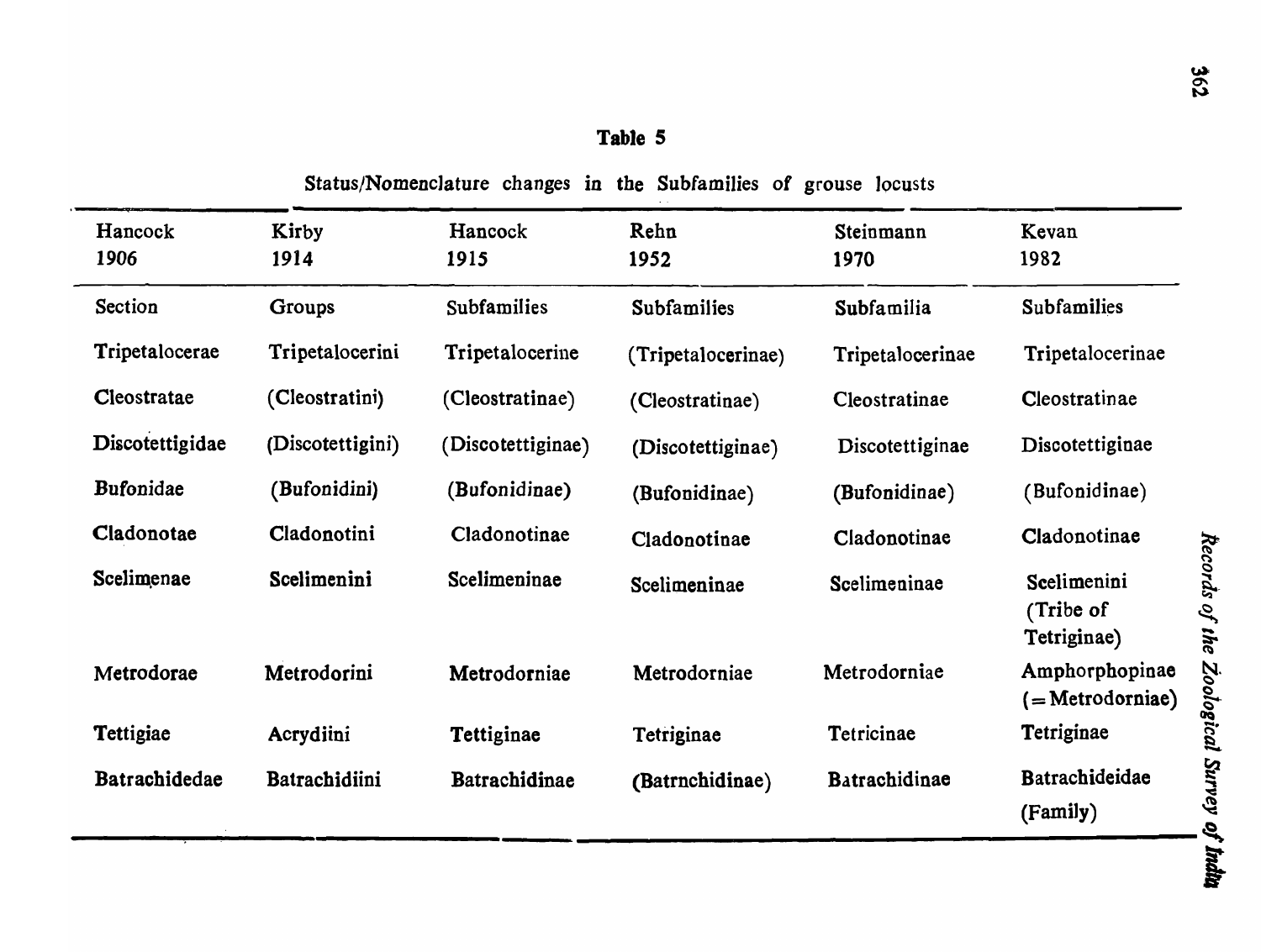#### NOTE ON THE STATUS OF TETRIGID TAXONOMY

Tetrigid systematics is a seriously handicapped topic. Even the cursory survey clearly indicates that there is no unaminity in the available literature. There has been considerable diversity in the views amongst the workers. For example, Hancock (1915) considered Kirby's work (1914) inaccurate and incomplete. Gunther (1938) further revised Hancock's version, while Rehn (1952) states that Gunther's work has oreated added confusion.

The available information on the tetrigid taxonomy is rather difficult to follow due to various reasons. The major divisions of Tetrigidae have greatly changed from time to time. For the sake of brevity and clarity, these various changes in the taxa and their nomenclature are presented in Tables 3, 4 and 5.

It is a matter of relief that presently the tetrigid classification up to the subfamily level is largely agreeable and widely accepted by most workers.

However, the lack of unanimity yet persists largely at the generic and specific levels (vide supra: Discussion). According to Rehn (1952) these discrepancies are due to three important factors: namely, dimorphism or polymorphism, availability of neotenic forms and considerable polychromatism. Moreover, these variations occusr largely within the species.

The above mentioned characterestics pose problems for taxonomists working on tetrigid insects. Blackith (1989), on the basis of multivariate analysis using even as many as 80 morphological characters, has felt that these characters are of limited use in finalising· the taxonomy of Tetrigid insects.

In more recent years, Kevan (1982) has pointed out that the suprageneric classification is still unstable. Similarly, in the most recent catalogue of tetrigid insects, Blackith (1992) has attempted to synonimise many genera and species and has also experienced similar difficulties related to tetrigid determination.

Thus, even today the taxonomy of Tetrigidae is far from complete and most of the workers are of the opinion that a taxonomic revision of Tetrigid group is highly essential.

Considering the above mentioned problems, one feels that eventually recourse to some non-structural metbods of taxonomic studies such as etho-ecological observations,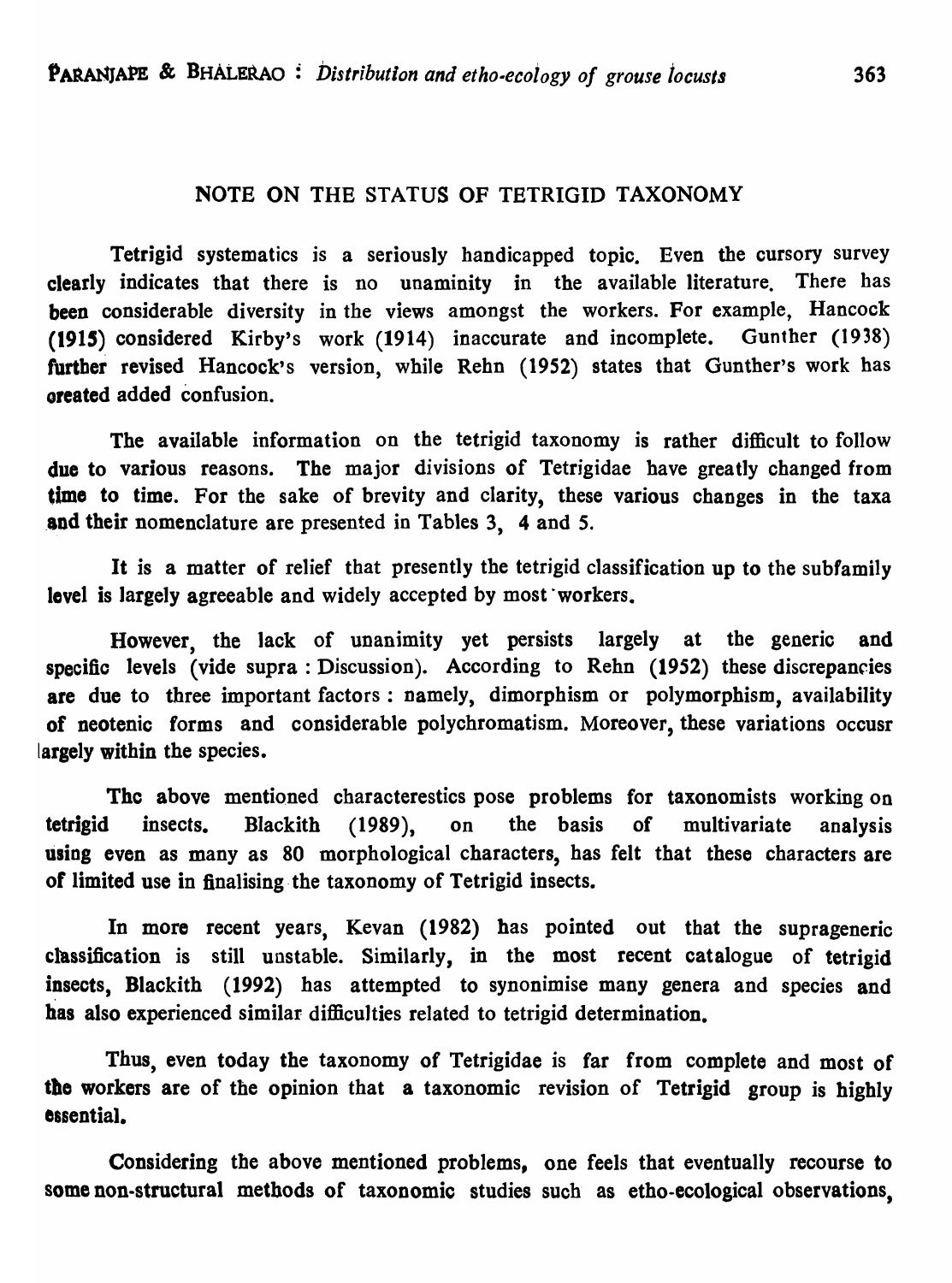biochemical and immunological approaches may prove to be of great help and complementary to the morphological basis, in attempting to resolve the problem of of taxonomic confusion in grouse locusts.

#### **SUMMARY**

The grouse locusts collected and studied during survey work of certain ecogeographically varying districts of Maharashtra State (Western India) belong to 16 species, 11 genera and 4 subfamilies of the family Tetrigidae. Findings of this survey are presented in the distribution-map. Etbo-ecological observations on the four subfamilies indicate that these insects show interesting features in relation to habits and habitat, distribution pattern, polymorphism and polychromatism. The distribution pattern of most of the species forms the first record. The tetrigid taxonomic literature shows considerable diversity in views and nomenclature. A note on the status of the problem is therefore given specially at the end.

#### ACKNOWLEDGEMENT

SYP wishes to record his gratitude to the University Grants Commission (UGC) New Delhi, for the support given to him under the Scientist " $C$ " award No. F.6-8 (SC)/88  $(SA-I)$ . The work was initiated under an Ad-hoc project granted to him hy ICAR, New Delhi. It was also possible to initiate biosystematie studies on grouse locusts under the DOE-ZSI project that was awarded to him. SYP therefore, also wishes to express his gratitude to the authorities of ICAR. New Delhi and ZSI, Calcutta for the support. He also wishes to thank the Head, colleagues and assistants in the Dept. of Zoology University of Poona for their help.

AMB is thankful to the Head of the Department of Zoology and to the Principal. Modern College, Pune for extending co-operation and giving encouragement. The authors are thankful to Dr. M. S. Shisodia, Zoological Survey of India (ZSI), Calcutta for taxonomic confirmation of the species; to Dr. G. M. Yazdani, ZSI, Western Regional Station, Pune for help. Thanks are also due to Dr. D. B. Bastawade of ZSI (presently at Itanagar, Arunachal Pradesh) for lending one specimen of Metrodorinae and initially informing about the locality of the species. We are also thankful to Mr. Bhaskar Joshi for skillful and efficient preparation of the manuscript.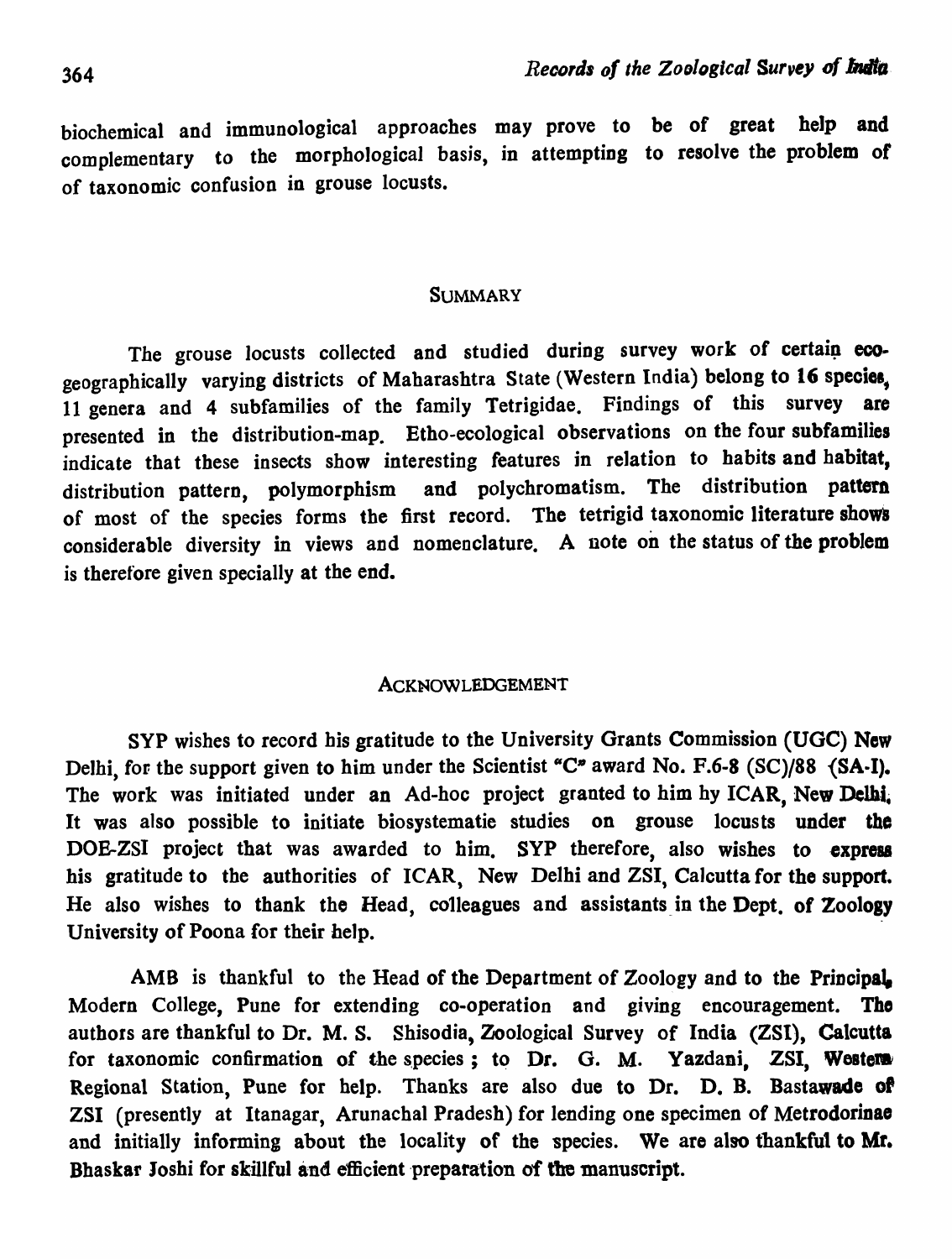#### **REFERENCES**

- Bhalerao, A. M. & Paranjape, S. Y., 1986. Studies on Bioecology of a grouse locust, *Euscelimena harpago Serv.* (Orthoptera : Tetrigidae . *Geobios*, 13 : 145-150.
- Bhalerao, A. M. & Paranjape, S. Y., 1992. Some adaptive feature in a semiaquatic grouse locust, *Euscelimena harpago* Serv. (Orthoptera: Tetrigidae). *Proc. National Symposium on Environmental Biology,* Palayankottai, India, 169-174"
- **Blackith, R. E., 1989.** A quantitative approach to a difficult group: the Tetrigidae (Orthoptera). In Taxonomy; putting plants and animals in their place (Ed. C. Moriarty). Dublin, Royal Irish Academy: 51-60.
- Blackith, R. E., 199?. The Tetrigidae (Insecta; Orthoptera) of South-East Asia. Japaga, -Rockbttom", Ashford Co. Wicklow, Ireland.
- Bolivar, I., 1887. Essai sur les Acridiens de la tribu des Tettigidea. Ann. Soc. Ent. *Belgique,* 31 : *17S·313.*
- Pletcher, T. B., 1921. Catalogue of Indian Insects, Part 1 Acrydidae (Tettigidae). pp.  $iv + 40.$
- Ghilarov, M. S., 1974., Ecological characters in insect taxonomy and phylogenetics. *Journal of General Biology,* 39 (1).
- Gunther, K., 1938. Revision der Acrydinae I, section Tripetalocerae. Scelimenae Verae. Mitt. ZooI. Mus. Ber., 23 : 299-437 •
- . Hancock, J. L., 1906. Ortboptera, Fam. Acrididae. Subfamily Tetriginae. *Genera Insectorum,* 48 : 1-19.
- Hancock, J. L., 1915. Indian Tetriginae. Rec. Indian Mus., 11 : 55-132.
- Hebard, M., 1929. Acridiinae (Orthoptera, Acrididae) of Southern India. *Rev. Suisse Zool.,* 36 : 565-592.
- Johnsen, P., 1985. Tetrigoidea In: Insects of Southern Africa, Butterworths, Durban. p. 88.
- Kevan, D. K. McE., 1982. Contribution on "Orthoptera" and "Phasmatoptera" in Synopsis and Classification of Living Organisms S. P. Parker Ed., McGraw-Hill Book Company, Inc., New York.